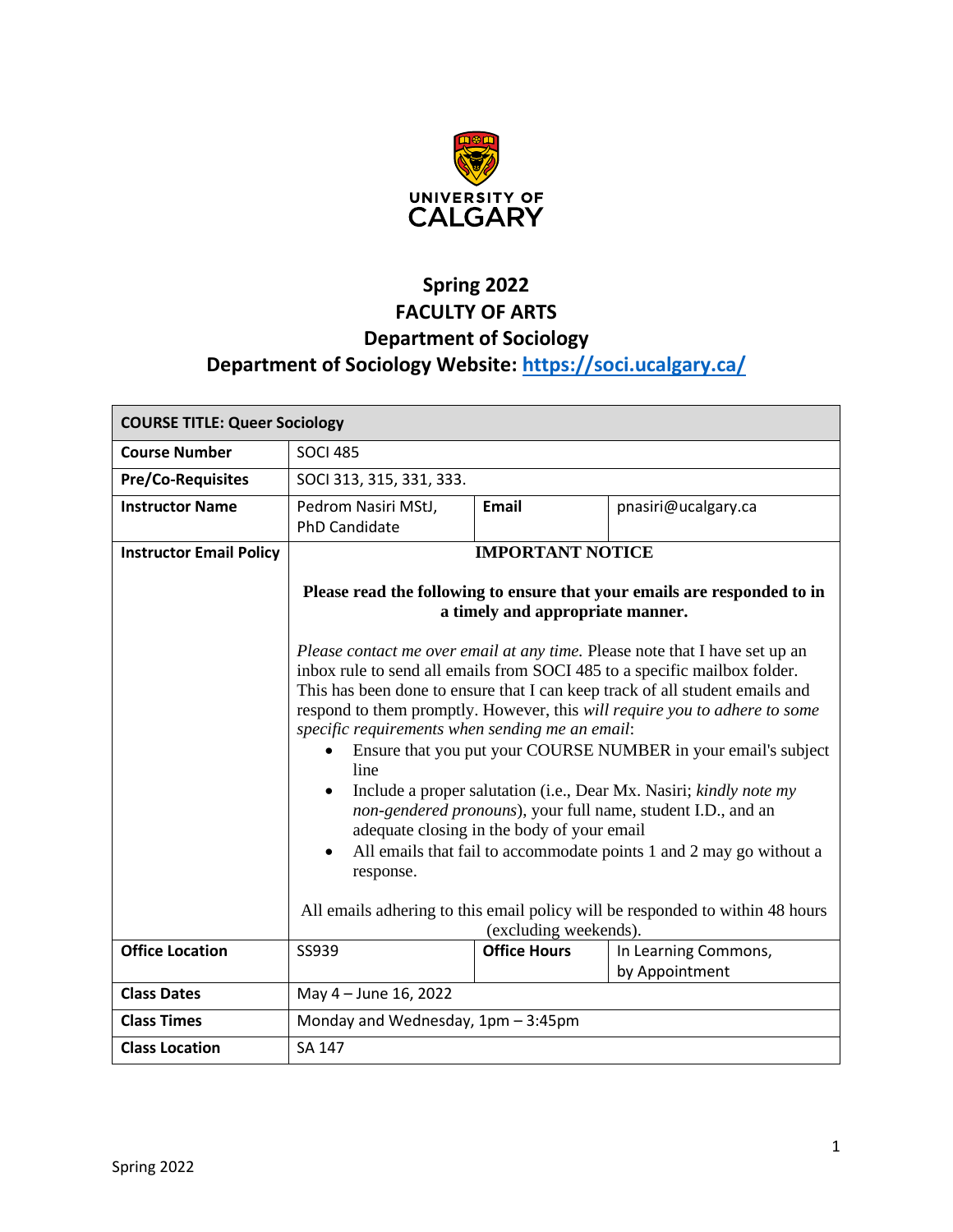### **LAND ACKNOWLEDGEMENT**

The University of Calgary resides upon the traditional territories of the people of the Treaty 7 region in Southern Alberta, which includes the Blackfoot Confederacy (comprising the Siksika, Piikani, and Kainai First Nations), the Tsuut'ina First Nation, and the Stoney Nakoda (including the Chiniki, Bearspaw, and Wesley First Nations). The City of Calgary is also home to Métis Nation of Alberta, Region III.

The University of Calgary is situated on land adjacent to where the Bow River meets the Elbow River, and that the traditional Blackfoot name of this place is "Moh'kins'tsis", which we now call the City of Calgary. ii' taa'poh'to'p, the Blackfoot name of the University of Calgary's Indigenous Strategy, was bestowed and transferred in ceremony by Kainai Elder, Andy Black Water on June 21, 2017. The name signifies a place to rejuvenate and re-energize while on a journey. Traditionally, these places are recognized as safe, caring, restful - and offer renewed energy for an impending journey. In a traditional naming ceremony, transitioning into the new name is a journey of transformation towards selfactualization.

### **COURSE CALENDAR STATEMENT**

Exploration of selected themes in social theory to develop advanced knowledge of specific social theorists and schools of social theory.

#### **COURSE DESCRIPTION**

In their 2020 article, A Queer Sociology: On Power, Race, and Decentering Whiteness, Moussawi and Vidal-Ortiz orient readers to the ways queer theory and analysis in sociology has centred the experiences of White LGBT subjects. They suggest that this has been made possible by disentangling gender and sexuality from their intimate relations with race, class, and empire. They argue for a "queer sociology" that not only foregrounds these intimate relations but also critically interrogates how Whiteness and colonialism structure both the sociology of sexualities and, more broadly, sociological thinking in general. In this course, students will be invited to explore what it means to centre material conditions, power relations, and processes of social control through the lens of queer sociology. This invitation will necessarily entail an orientation to scholars such as Roderick Ferguson, Lionel Cantú, Gloria Anzaldúa, and Scott L. Morgensen as a way of reclaiming the importance of Black Feminist Thought, Women of Colour Feminisms, Queer of Colour Critique, and Indigenous Queer Studies to the sociological study of sex, gender, and sexuality.

#### **COURSE LEARNING OUTCOMES**

- 1. Describe how sex and sexuality are socially constructed.
- 2. Critically discuss the importance of race, coloniality, imperialism, and empire to the sociological study of sexuality and how this discussion has remained largely absent in sexuality studies.
- 3. Compare and contrast the significant theoretical and methodological contributions of Black feminist thought, Queer of Colour Critique, Women of Colour Feminisms, and Indigenous Queer Studies to the sociological study of sex, gender, and sexuality
- 4. Apply course material to the study of contemporary local and global social phenomena, behaviours, and actions pertaining to sex, gender, and sexuality.
- **5.** Communicate sociological knowledge concisely and effectively across a variety of formats.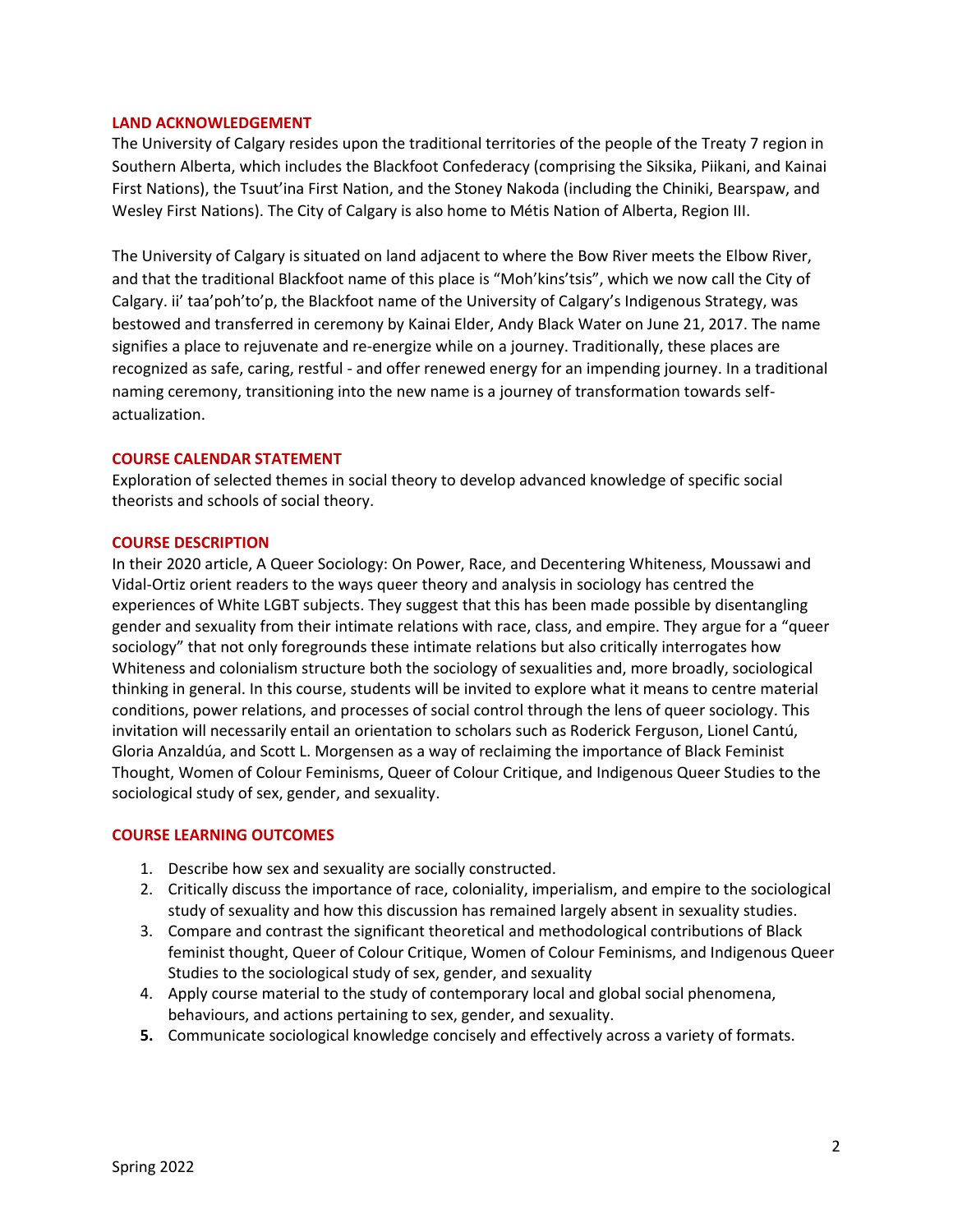### **LEARNING RESOURCES**

There are no required textbooks for this course. All course materials and readings will be made available through D2L and the course website.

The following link from the Copyright Office should also provide you with ready access to course readings:

[https://ucalgary.alma.exlibrisgroup.com/leganto/public/01UCALG\\_INST/lists/12901699500004336?auth](https://ucalgary.alma.exlibrisgroup.com/leganto/public/01UCALG_INST/lists/12901699500004336?auth=SAML) [=SAML](https://ucalgary.alma.exlibrisgroup.com/leganto/public/01UCALG_INST/lists/12901699500004336?auth=SAML)

You will be responsible for completing *all* readings specified in the course outline (above), as well as *all* lecture materials (including films, guest speaker presentations). The readings are not "a lot" or insurmountable, but they will require you to schedule appropriately and apply the strategies I introduce you to in the first week of class.

# **CLASS SCHEDULE**

| Dates          | Pre-Class Readings, Activities, & Quizzes                                                                                                                                     | Assessments                                                                                    |  |  |  |
|----------------|-------------------------------------------------------------------------------------------------------------------------------------------------------------------------------|------------------------------------------------------------------------------------------------|--|--|--|
|                | <b>Module 1:</b><br><b>Introduction, Study Habits, Concept Mapping, and How to Become a Professional Learner</b>                                                              |                                                                                                |  |  |  |
|                | Introductions & Course Outline                                                                                                                                                |                                                                                                |  |  |  |
| May 4,<br>2022 | Moussawi, Ghassan, and Salvador Vidal-Ortiz. 2020. "A Queer Sociology:<br>On Power, Race, and Decentering Whiteness." Sociological Forum 35(4):<br>1272-1289<br>$(27$ pages)  |                                                                                                |  |  |  |
|                | hooks, bell. 2003. The Will to Learn. <i>Teaching Community</i> . New York:<br>Routledge<br>$(12 \text{ pages})$                                                              |                                                                                                |  |  |  |
|                | hooks, bell. 2010. Critical Thinking. Teaching Critical Thinking. New York:<br>Routledge<br>$(3$ pages)                                                                       |                                                                                                |  |  |  |
|                | Watch the welcome video on the course website and look at some of the tools<br>that will help you succeed in this course.<br>We will go through some of these tools in class! | <b>Complete Welcome</b><br><b>Activity on</b><br><b>Discussion Board</b><br>Before May 6 @ 5pm |  |  |  |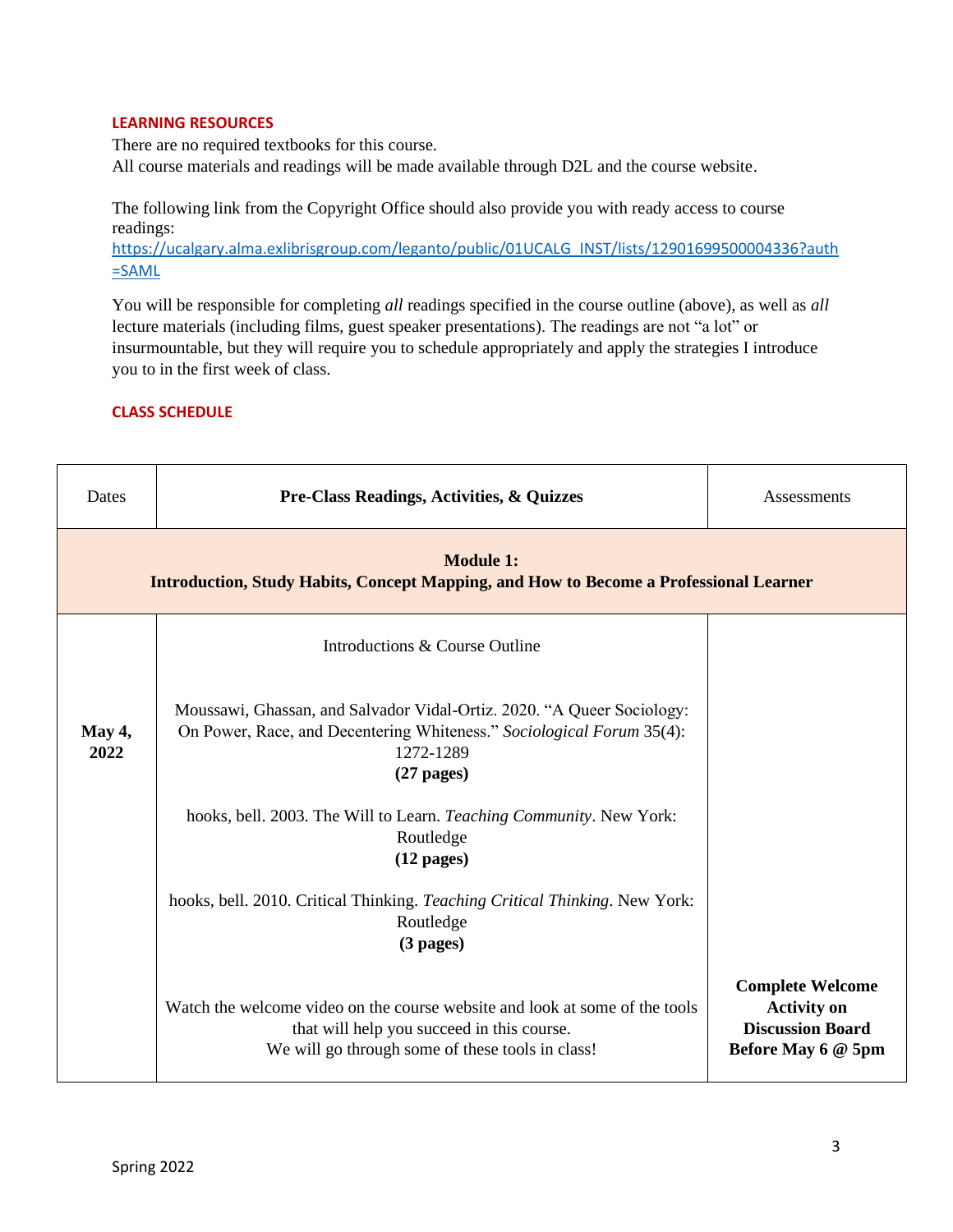|                 | <b>Module 2:</b><br><b>Queer Theory and Sociology</b>                                                                                                                       |                                                                                                                  |  |  |
|-----------------|-----------------------------------------------------------------------------------------------------------------------------------------------------------------------------|------------------------------------------------------------------------------------------------------------------|--|--|
| May 9,<br>2022  | Gamson, Joshua, and Dawne Moon. 2004. "The Sociology of Sexualities:<br>Queer and Beyond."<br>Annual Review of Sociology 30:47-64.<br>$(22$ pages)                          |                                                                                                                  |  |  |
|                 | Watch this YouTube Video:<br>https://www.youtube.com/watch?v=bUUQvjfiYsA<br>(50 <sub>mins</sub> )                                                                           |                                                                                                                  |  |  |
|                 | Complete online CONCEPT QUIZ "Queer Theory"<br>Before Monday May 9 @ 11am                                                                                                   | <b>Complete Concept</b><br><b>Mapping Activity</b><br>$\mathbf{\&}$<br>Submit it via D2L<br>Before 5pm on May 13 |  |  |
|                 | <b>Module 3:</b><br><b>Theorising Queer Sociology</b>                                                                                                                       |                                                                                                                  |  |  |
|                 | Somerville, Siobhan B. 2000. Scientific Racism and the Invention of the<br>Homosexual Body. Queering the Color Line. London: Duke University Press.<br>$(18 \text{ pages})$ |                                                                                                                  |  |  |
| May 11,<br>2022 | Roen, K. 2002. "Transgender Theory and Embodiment: The Risk of Racial<br>Marginalisation."<br>Journal of Gender Studies 10(3): 253-263<br>$(10 \text{ pages})$              |                                                                                                                  |  |  |
|                 | Complete online CONCEPT QUIZ "Theorising Queer Sociology Part I"<br>Before Wednesday May 11 @ 11am                                                                          |                                                                                                                  |  |  |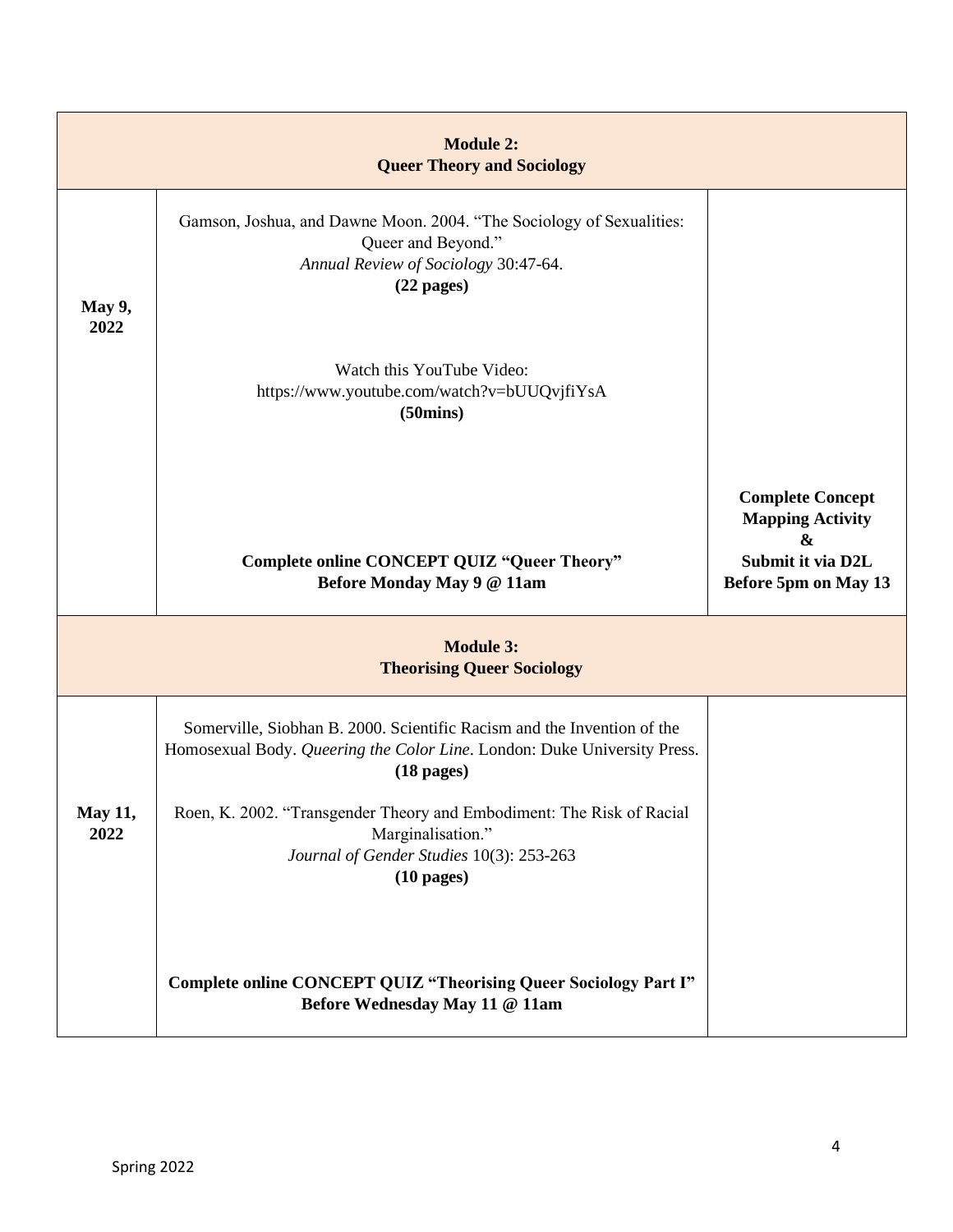|                                                                | <b>Module 3:</b><br><b>Theorising Queer Sociology</b>                                                                                                                                                                                                                                                                         |                                                    |  |
|----------------------------------------------------------------|-------------------------------------------------------------------------------------------------------------------------------------------------------------------------------------------------------------------------------------------------------------------------------------------------------------------------------|----------------------------------------------------|--|
| <b>May 16,</b><br>2022                                         | Ferguson, Roderick. 2004. Introduction: Queer of Color Critique, Historical<br>Materialism, and Canonical Sociology. in Aberrations in Black: Toward a<br>Queer of Color Critique. Minneapolis: University of Minnesota Press.<br>$(29$ pages)                                                                                |                                                    |  |
|                                                                | Haritaworn, Jin. 2015. Introduction: Queer Regenerations. Queer Lovers and<br>Hateful Others. London: Pluto Press, pages 12-30<br>$(18$ Pages)                                                                                                                                                                                |                                                    |  |
|                                                                | Garcia, Rocio R. 2018. "The Politics of Erased Migrations: Expanding a<br>Relational, Intersectional Sociology of Latinx Gender and Migration."<br>Sociology Compass 12(4): 1-23.<br>$(22$ pages)                                                                                                                             |                                                    |  |
|                                                                | Complete online CONCEPT QUIZ "Theorising Queer Sociology Part II"<br>Before Monday May 16 @ 11am                                                                                                                                                                                                                              |                                                    |  |
| <b>Module 4:</b><br><b>Methodologies for a Queer Sociology</b> |                                                                                                                                                                                                                                                                                                                               |                                                    |  |
| <b>May 18,</b><br>2022                                         | Mignon, Moore. 2018. Challenges, Triumphs, and Praxis: Collecting<br>Qualitative Data on Less Visible and Marginalized Populations. In Other,<br><i>Please Specify: Queer Methods in Sociology. D'Lane Compton, Tey</i><br>Meadow, and Kristen Schilt, eds. Berkeley: University of California Press.<br>$(16 \text{ pages})$ |                                                    |  |
|                                                                | Watch this YouTube Video on the Experiences of LGBTQ People of Colour<br>navigating their sexual and racial subjectivities<br>https://www.youtube.com/watch?v=TBAJKoJL3tg<br>(6:58)                                                                                                                                           |                                                    |  |
|                                                                | <b>Complete online CONCEPT QUIZ "Methodologies"</b><br>Before Wednesday May 18 @ 11am                                                                                                                                                                                                                                         | <b>Project Proposal Due</b><br>Before May 20 @ 5pm |  |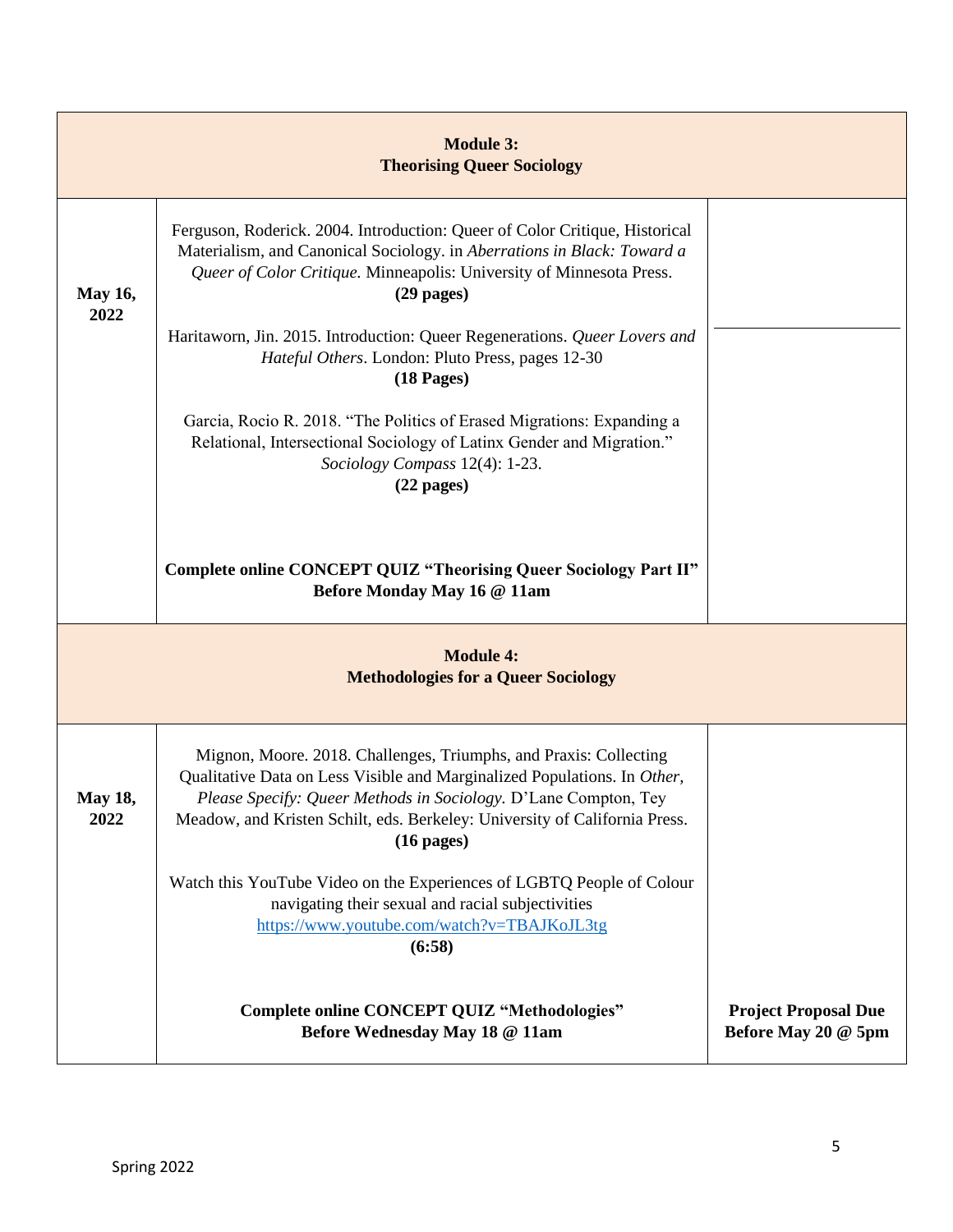**May 23 Victoria Day – NO CLASSES (Week 7)**

# **Module 5: Playing with Hegemony**

| Muñoz, José Esteban. 1999. "The White to be Angry": Vaginal Crème<br>Davis's Terrorist Drag. Disidentifications: Queers of Color and the<br><i>Performance of Politics.</i> Minneapolis: University of Minnesota Press.<br>$(26 \text{ pages})$ |                                                                                                            |
|-------------------------------------------------------------------------------------------------------------------------------------------------------------------------------------------------------------------------------------------------|------------------------------------------------------------------------------------------------------------|
| Manalansan, Martin F. "To Play with the World": The Pageantry of<br>Identities. <i>Global Divas: Filipino Gay Men in the Diaspora</i> . Durham: Duke<br><b>University Press</b><br>$(15 \text{ pages})$                                         |                                                                                                            |
| Complete online CONCEPT QUIZ "Playing with Hegemony"<br>Before Wednesday May 25 @ 11am                                                                                                                                                          | <b>Complete Concept</b><br>Mapping Activity $# 2$<br>&<br>Submit it via D2L<br><b>Before 5pm on May 27</b> |
|                                                                                                                                                                                                                                                 |                                                                                                            |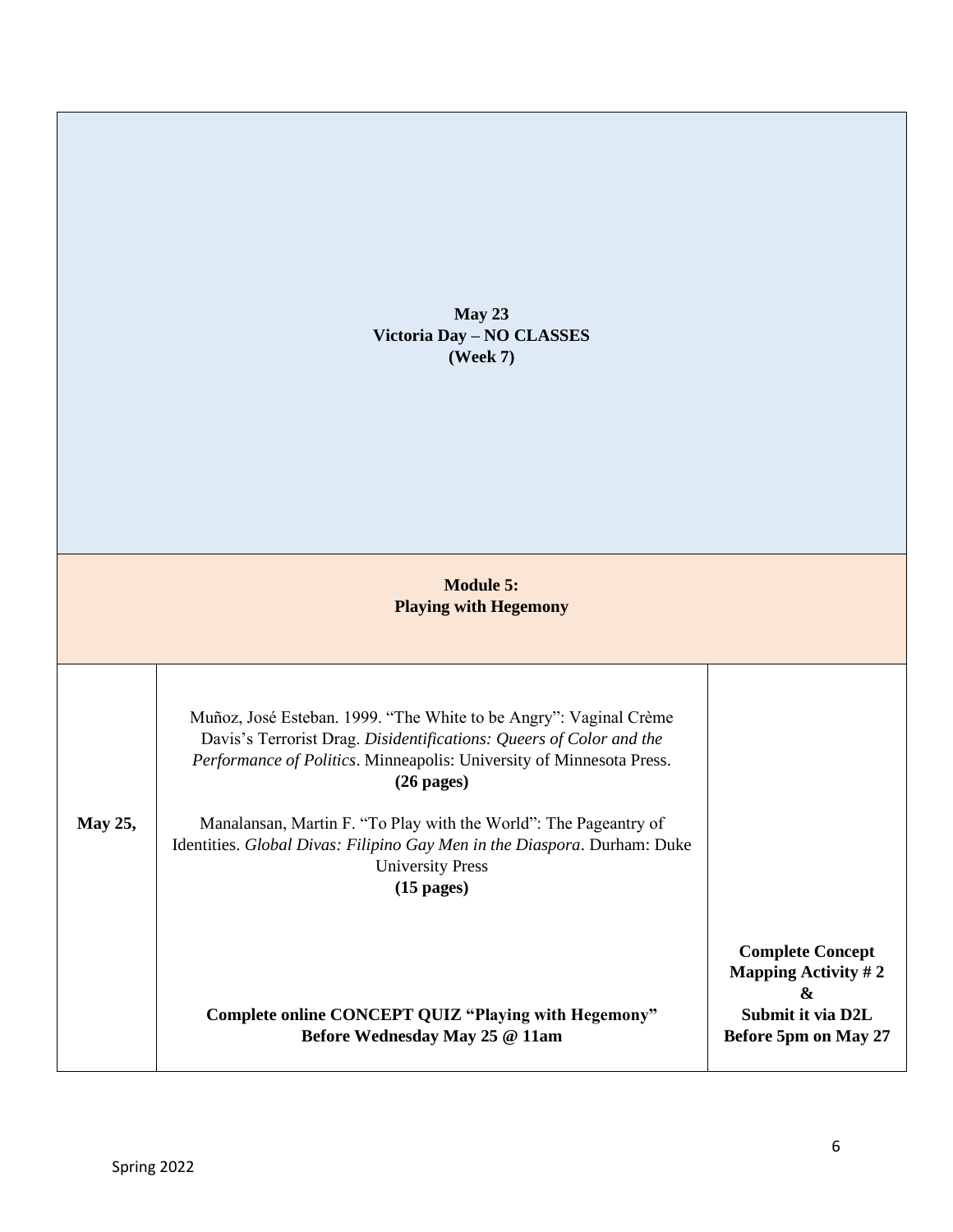|                                                             | <b>Module 7:</b><br><b>Indigenizing Queer Theory / Queering Native Studies</b>                                                                                                                                                                                                                                                                                                                                                                                                                                                                                  |  |  |  |
|-------------------------------------------------------------|-----------------------------------------------------------------------------------------------------------------------------------------------------------------------------------------------------------------------------------------------------------------------------------------------------------------------------------------------------------------------------------------------------------------------------------------------------------------------------------------------------------------------------------------------------------------|--|--|--|
| May 30,<br>2022                                             | Gilley, Joseph. 2011. Two-Spirit Men's Sexual Survivance against the<br>Inequality of Desire. In Queer Indigenous Studies: Critical Interventions in<br>Theory, Politics, and Literature. Tucson: University of Arizona Press.<br>$(9$ pages)<br>Erai, Michelle. A Queer Caste: Mixing Race and Sexuality in Colonial New<br>Zealand. In Queer Indigenous Studies: Critical Interventions in Theory,<br>Politics, and Literature. Tucson: Univesrity of Arizona Press.<br>$(20$ pages)<br>Complete online CONCEPT QUIZ "IQT/QNS"<br>Before Monday May 30 @ 11am |  |  |  |
| <b>Module 8:</b><br><b>Trans and Two-Spirit Embodiments</b> |                                                                                                                                                                                                                                                                                                                                                                                                                                                                                                                                                                 |  |  |  |
| June 1,<br>2022                                             | Glover, Julian Kevon. "Redefining Realness?": On Janet Mock, Laverne<br>Cox, TS Madison, and the Representation of Transgender Women of Color in<br>Media." Souls: A Critical Journal of Black Politics, Culture, and Society<br>18(2-4): 338-357.<br>$(19$ pages)<br>Morgensen, Scott.2011. Unsettling Queer Politics: What Can Non-Natives<br>Learn from Two-Spirit Organising? In Queer Indigenous Studies: Critical<br>Interventions in Theory, Politics, and Literature. Tucson: University of<br>Arizona Press.<br>$(23$ pages)                           |  |  |  |
|                                                             | Complete online CONCEPT QUIZ "Trans and Two-Spirit<br><b>Embodiments</b> "<br>Before Wednesday June 1 @ 11am                                                                                                                                                                                                                                                                                                                                                                                                                                                    |  |  |  |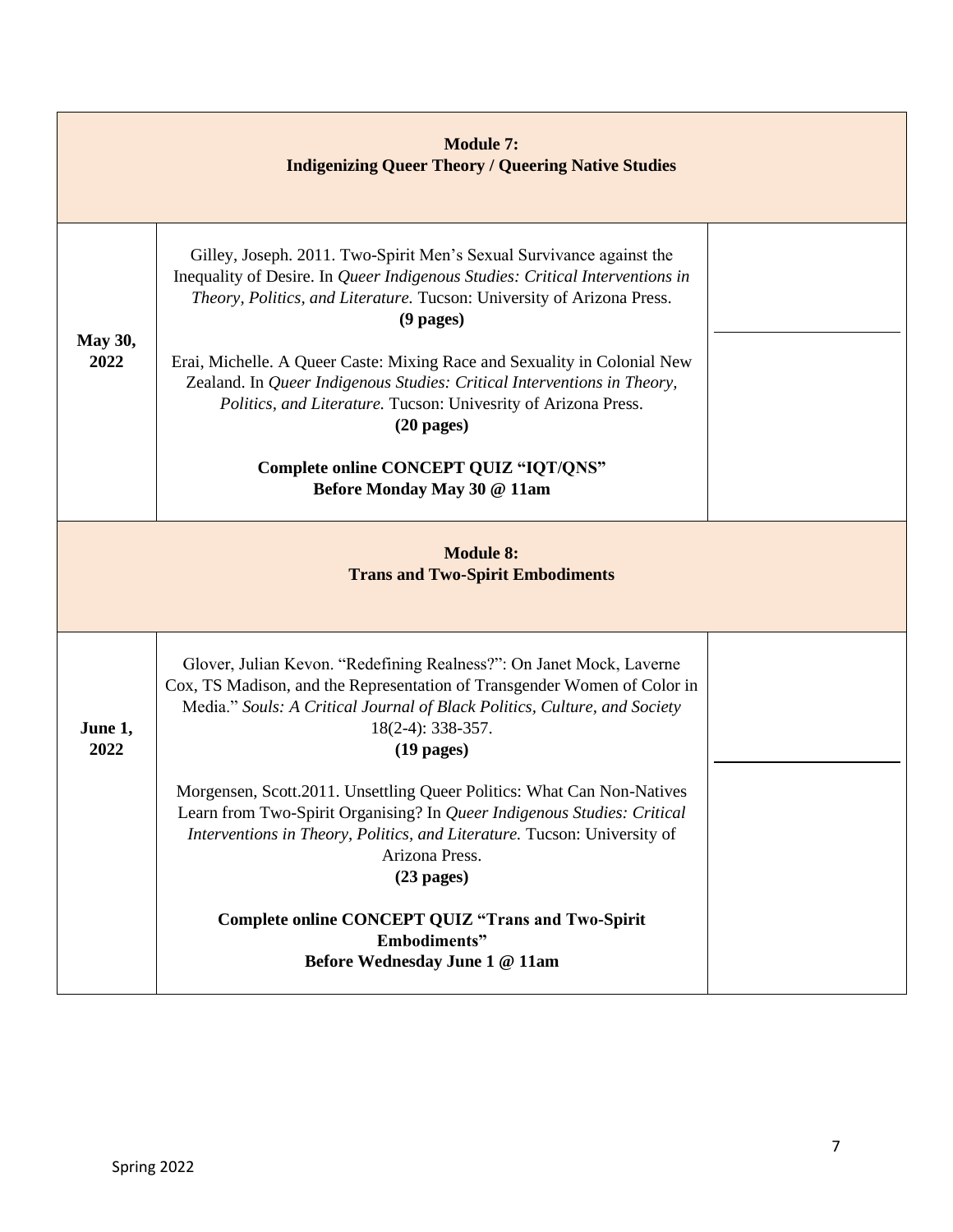|                 | <b>Module 9:</b><br><b>Queer Migrations</b>                                                                                                                                                                                                                                                                                                                                                                                                                                                                     |                                                                                                                                 |  |  |
|-----------------|-----------------------------------------------------------------------------------------------------------------------------------------------------------------------------------------------------------------------------------------------------------------------------------------------------------------------------------------------------------------------------------------------------------------------------------------------------------------------------------------------------------------|---------------------------------------------------------------------------------------------------------------------------------|--|--|
| June 6,<br>2022 | Hames-Garcia, Michael and Martínez, Ernesto Javier. 2011. Shifting the Site<br>of Queer Enunciation. Gay Latino Studies: A Critical Reader. NC: Duke<br>University Press.<br>$(24$ pages)<br>Cantú, Lionel. 2002. "De Ambiente: Queer Tourism and the Shifting<br>Boundaries of Mexican Male Sexualities" GLQ 8(1-2): 139-166<br>$(27$ pages)<br><b>Complete online CONCEPT QUIZ "Queer Migrations"</b><br>Before Monday June 6 @ 11am                                                                          |                                                                                                                                 |  |  |
|                 | <b>Module 10:</b><br><b>Re-Orienting Desire</b>                                                                                                                                                                                                                                                                                                                                                                                                                                                                 |                                                                                                                                 |  |  |
| June 8,<br>2022 | Moussawi, Ghassan. 2013. "Queering Beirut, the Paris of the Middle-East:<br>Fractal Orientalism and Essentialized Masculinities in Gay Travel." Gender,<br>Place, and Culture: A Journal of Feminist Geography 20(7): 858-875.<br>$(17 \text{ pages})$<br>Najmabadi, Afsaneh. 2014. Professing Selves: Transsexuality and Same-Sex<br>Desire in Contemporary Iran. Durham: Duke University Press<br>$(18$ pages)<br><b>Complete online CONCEPT QUIZ "Re-Orienting Desire"</b><br>Before Wednesday June 8 @ 11am | <b>Complete Concept</b><br><b>Mapping Activity #3</b><br>$\boldsymbol{\&}$<br>Submit it via D2L<br><b>Before 5pm on June 10</b> |  |  |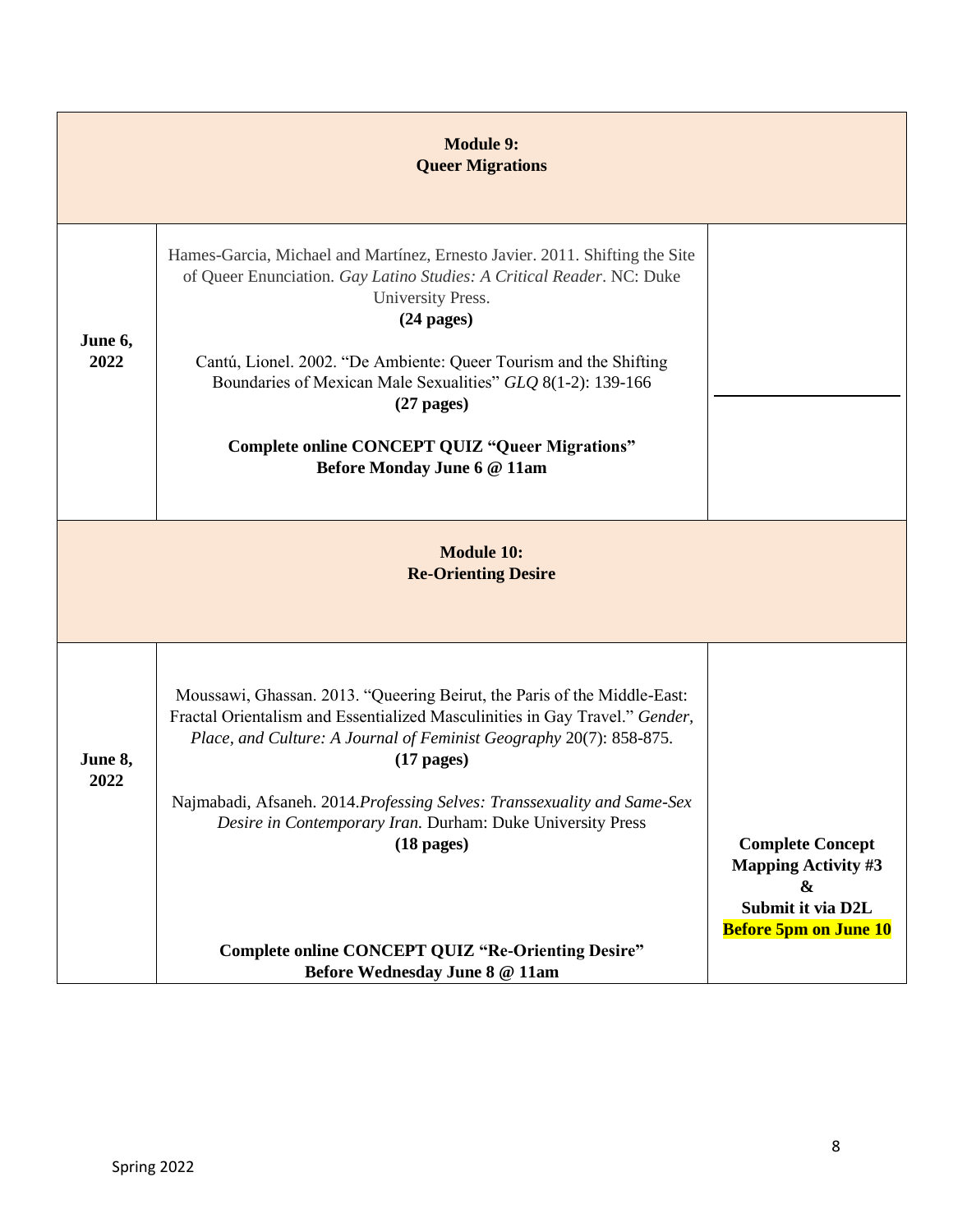|                         | <b>Module 11:</b><br><b>Queer Sociology Organisng</b>                                                                                                                                                                                                            |                                                          |
|-------------------------|------------------------------------------------------------------------------------------------------------------------------------------------------------------------------------------------------------------------------------------------------------------|----------------------------------------------------------|
| <b>June 13,</b><br>2022 | Tamsila et al. 2011. "Queer Anti-Racist Activism and Strategies of Critique"<br>Feminist Legal Studies 19:169-191<br>$(22$ pages)<br>Watch this YouTube short video on Marsha P. Johnson<br>https://www.youtube.com/watch?v=NW5BIAKeGUg<br>$(2:40 \text{ mins})$ |                                                          |
|                         | Watch the following short<br>https://www.youtube.com/watch?v=XoXH-Yqwyb0<br>$(6 \text{ mins})$<br><b>Complete online CONCEPT QUIZ "Queer Sociology Organising"</b><br>Before Monday June 13 @ 11am                                                               |                                                          |
|                         | <b>Conclusion</b><br>The Revolution is for Everyone.                                                                                                                                                                                                             |                                                          |
| <b>June 15,</b><br>2022 | Watch as much as you can (we will revisit this in class).<br>https://www.youtube.com/watch?v=adF38RyKs60                                                                                                                                                         | <b>Final Project Due</b><br><b>Before 5pm on June 17</b> |

### **EXAMINATIONS**

There is no final examination for this iteration of Sociology 485. Students will complete a capstone project in lieu of this examination.

### **ASSESSMENT COMPONENTS**

You will be responsible for completing *all* readings specified in the course outline (above), as well as *all* lecture materials (including films, guest speaker presentations. The readings are not "a lot" or insurmountable, but they will require you to schedule appropriately and apply the strategies I introduce to you in the first week of class.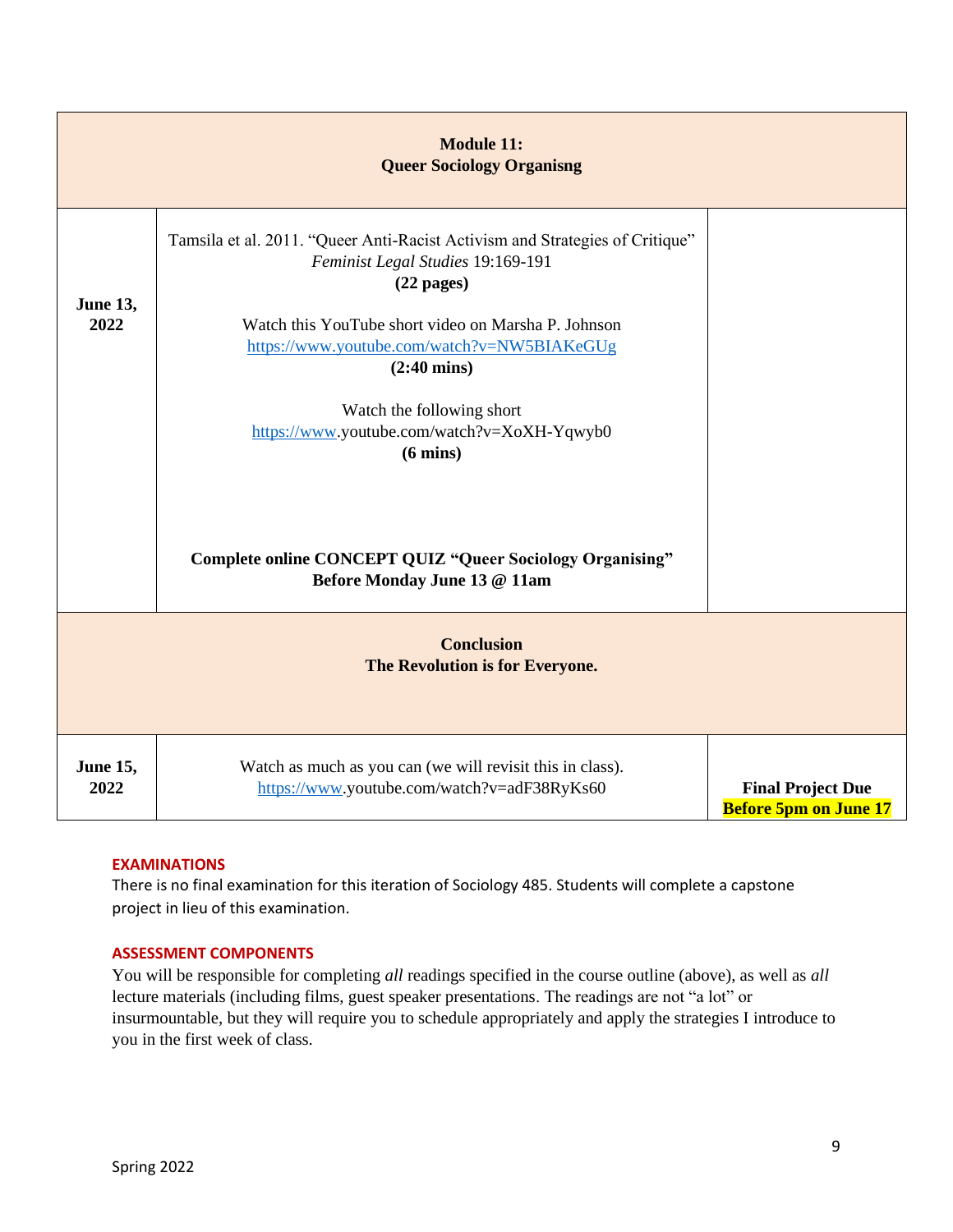The course grade will be determined as follows:

| (Pre-Class) Concept Quizzes<br>10 @ 1.5%<br><b>Weekly on Monday and Wednesday</b>                | 15%                      |
|--------------------------------------------------------------------------------------------------|--------------------------|
| <b>Concept Activity</b><br>Part 1<br>Due: May 13                                                 | 5%                       |
| <b>Concept Activity</b><br>Part 2<br>Due: May 27                                                 | 10%                      |
| <b>Concept Activity</b><br>Part 3<br>Due: June 10                                                | 20%                      |
| <b>Class Activities / Participation Marks</b>                                                    | $15\% + 5\%$ bonus marks |
| <b>Final Project</b><br><b>Proposal Due: May 20</b><br>Project and Group Evaluation Due: June 17 | $30\% + 5\%$ (Proposal)  |

Please note: It is not possible to score more than 100% in SOCI 485. Bonus marks will be applied up to a maximum of 5% or until the student receives a course grade of 100%, whichever comes first.

Additionally, please know that I recognise that COVID-19 may be causing you various forms of stress and thus limiting your time and ability to focus. While this is a seminar class and thus expectations for engagement are slightly higher, I am always willing to work with students to ensure they receive accommodations they may require in these moments. I urge you to communicate regularly with me throughout the semester to discuss any accommodations you may need, or should you just need a friendly conversant. Your health and well-being are of paramount importance to me.

# DETAILED DESCRIPTION OF ASSIGNMENTS

### **Collaborating on Assessments**

Academia is inherently collaborative. Whether it is the theoreticians and methodologists we pull into conversation with our work or the communities we engage, scholarship is rarely produced in a vacuum. In fact, some of the best academic work has been crafted through fruitful collaborations between scholars, activists, and community members. **After the Add/Drop date has passed, we will form Book Clubs that consist of 3-5 members per club to build collaborative communities in addition to the classroom environment.** I will ask each group to pick a name that speaks to QTBIPOC scholarship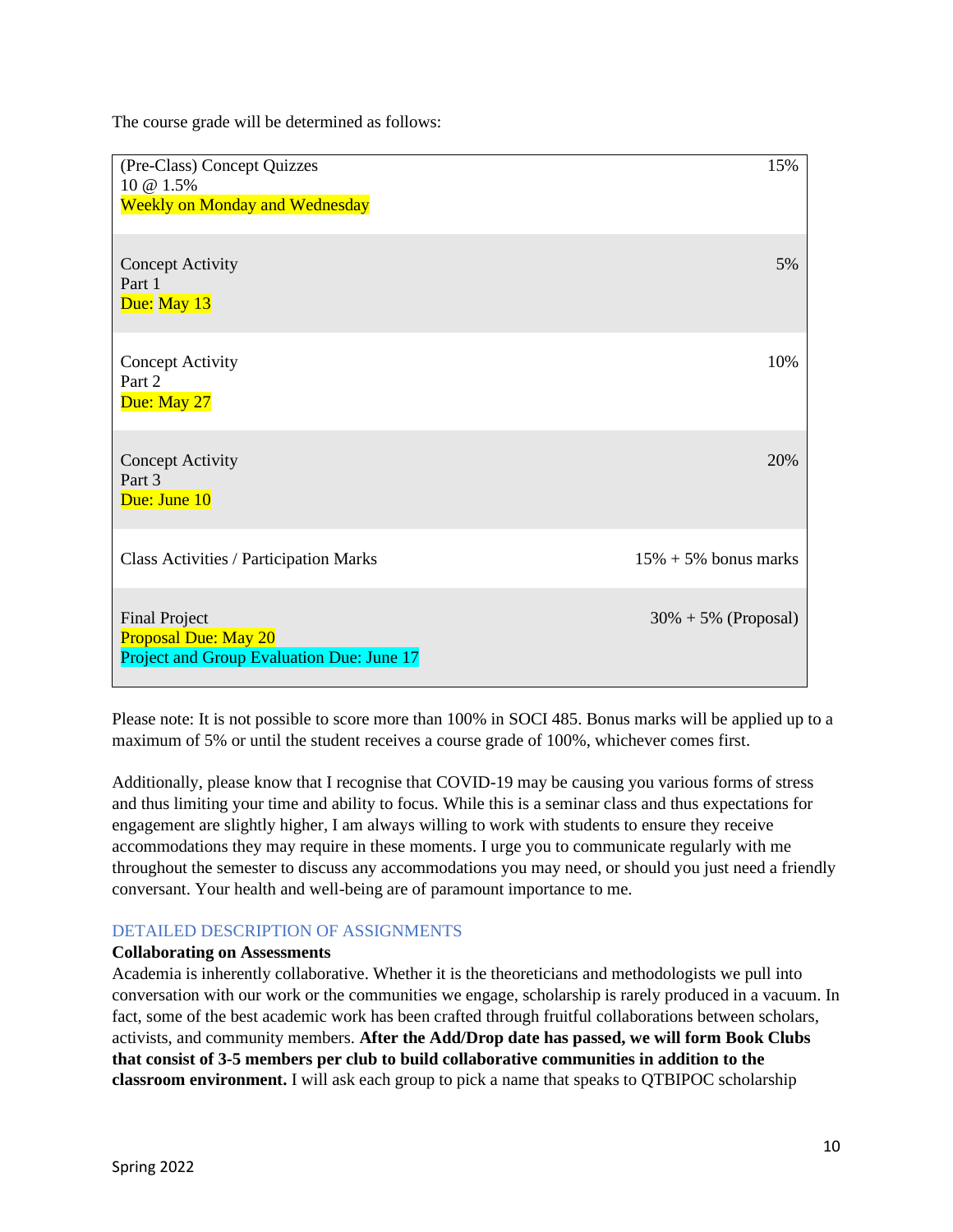(some collaborative exploration via Google will help). Book club members will be specifically responsible for collaboratively working on the final project for this course.

While the concept quizzes and concept activities are to be submitted individually, I strongly encourage you to discuss the assigned texts, audio and video content with your book club members, and brainstorm with one another when preparing your concept maps. However, **what you write on the concept maps to justify the concepts you have listed must be in your own words**. You are **not** permitted to copy each other's work or outsource assignments to various paid online homework/tutoring services. Submitting work completed with the help of paid homework services or in the words of classmates will be considered academic misconduct because the main objective of this course is to have you develop your own critical thinking skills expressed both orally and in writing.

# **1. (Pre-Class) Concept Quizzes (1.5%/Quiz)**

# **Description:**

These quizzes are low pressure. Each one is worth 2.5% of your overall grade and will only focus on the big concepts presented to you through the readings, audio, or video materials. They have been designed to help you assess your understanding of the important concepts we will be exploring together this semester. They will also assist me in preparing the 15-minute mini-lectures at the beginning of each lesson, so that we can spend time on the concepts that proved the trickiest for you to grasp.

The quizzes will be available on D2L after class every Wednesday and will be available until the following Monday at 11am. If you are unable to complete the quiz during this timeframe, you may do so anytime afterwards for up to 50% of its original value (1.25% max).

# **2. Concept Mapping Activity Part 1 (5%) a. DUE: May 13, 2022**

### **Description:**

Learning to think like a sociologist requires us to develop the ability to recognise the structure of ideas. As a teaching and learning strategy, concepts maps offer you a hands-on way of developing and refining this skill. As a result, we will use concept maps throughout this course to explore the relationships that Ghassan Moussawi and Salvador-Ortiz (2020) believe that the sociology of sexualities has by and large neglected. That is, the relationship between race, coloniality, imperialism, and empire to the sociological study of sex, gender, and sexuality.

### **Instructions:**

To complete Part 1 of the Concept Mapping Activity do the following:

- 1. If you have not used concept mapping before, watch this YouTube video: <https://www.youtube.com/watch?v=sZJj6DwCqSU>
- 2. **Attend class on May 4 to** orient to the practice of Concept Mapping and partake in practice exercises.
- 3. Create a *free* account on Miro: [https://miro.com](https://miro.com/)
- 4. Type out "Queer Sociology" as your main or topic.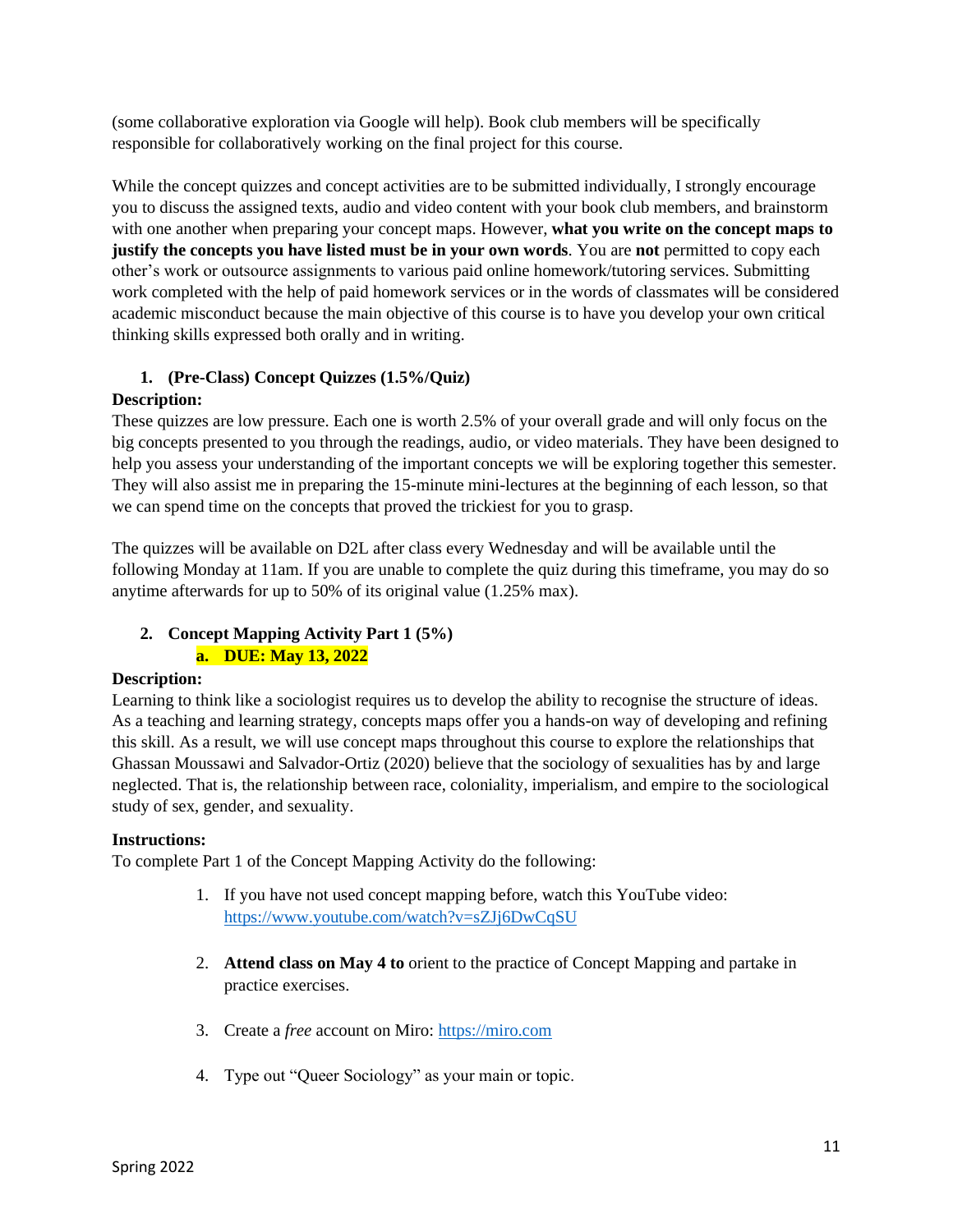- 5. Draw out one branch that leads from "Queer Sociology" to "Theoretical Concepts"
- 6. Draw out another branch that leads from "Queer Sociology" to Methodological Practices
- 7. Draw a final branch that leads from "Queer Sociology" to "Sociology of Sexualities"
- 8. Next, revisit the Learning Objectives for the classes we have had thus far and put these into conversation with the readings and audio/video content. What are some of the important concepts (theoretical, methodological, or genealogical influences on knowledge production) that you think should be added to the map? **At least 3 concepts must be mapped.**

*Note: You may converse with your book club and share ideas!*

- 9. Provide a detailed (100-150 word) rationale *for each of the concepts* that you mapped. Some guiding questions: Is the *mapped concept* a theory, a methodological practice, or something from sociology of sexualities that needs to be interrogated? Why have you chosen to place it on your map and link it in this way? What is its importance to developing a Queer Sociology?
- 10. Submit your concept map for feedback **by 5pm on May 13**.

# **3. Concept Mapping Activity Part 2 (10%) a. DUE: May 27, 2022**

### **Instructions:**

You are now going to build on your concept map from Part 1 by:

- 1. Incorporating the feedback provided to you after your first submission
- 2. Revisiting the Learning Objectives for the classes we have had thus far and put these into conversation with the readings and audio/video content. What are some of the important concepts (theoretical, methodological, or genealogical influences on knowledge production) that you think should be added to the map? **At least 6 new concepts must be mapped.**

*Note: You may converse with your book club and share ideas!*

- 3. Providing a detailed (100-150 word) rationale *for each of the concepts* that you mapped. Some guiding questions: Is the *mapped concept* a theory, a methodological practice, or something from sociology of sexualities that needs to be interrogated? Why have you chosen to place it on your map and link it in this way? What is its importance to developing a Queer Sociology?
- 4. Submit your concept map for feedback **by 5pm on May 27.**

# **4. Concept Mapping Activity Part 3 (20%)**

**a. DUE: June 10, 2022**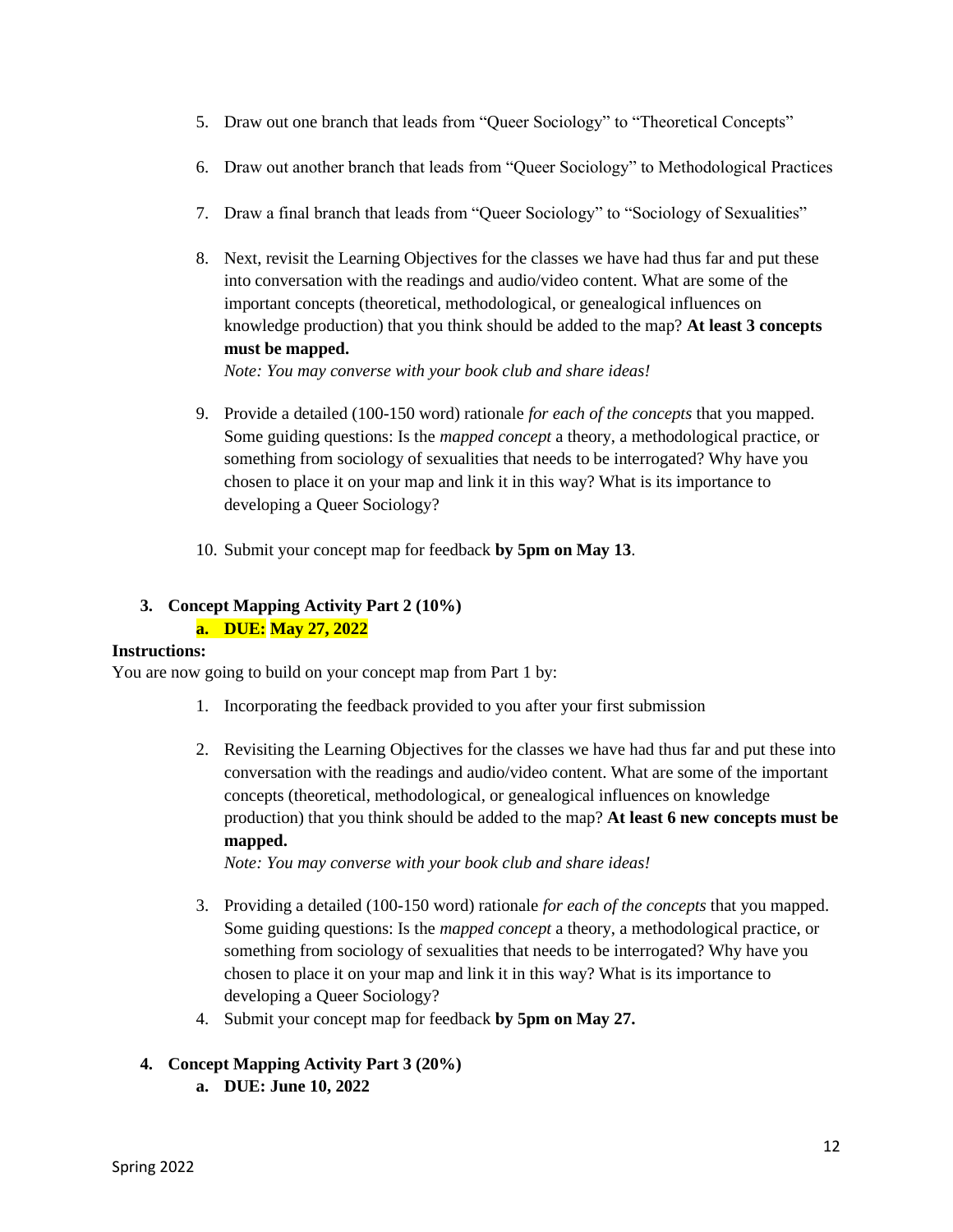### **Instructions:**

You are now going to build on your concept map from Part 2 by:

- 1. Incorporating the feedback provided to you after your second submission
- 2. Revisiting the Learning Objectives for the classes we have had thus far and put these into conversation with the readings and audio/video content. What are some of the important concepts (theoretical, methodological, or genealogical influences on knowledge production) that you think should be added to the map? **At least 12 new concepts must be mapped**.

*Note: You may converse with your book club and share ideas!*

- 3. Providing a detailed (100-150 word) rationale *for each of the concepts* that you mapped. Some guiding questions: Is the *mapped concept* a theory, a methodological practice, or something from sociology of sexualities that needs to be interrogated? Why have you chosen to place it on your map and link it in this way? What is its importance to developing a Queer Sociology?
- 4. Submit your concept map for feedback **by 5pm on June 10.**

# **5. Class Activities / Participation**

# **Description:**

In-class activities will provide you with opportunities to further develop and refine your understanding of course material by applying the key concepts, themes, methods, etc., through experiential learning.

Each activity is worth 1%. You only need to complete 15 activities to get the full marks. However, there will be opportunities to gain an additional 5% towards your final grade either by completing further inclass activities or take-home assessments.

Participation will be graded as pass/fail. If I ask you to complete a group activity, the group will be graded together, not individually. In group activities, you get the 1% grade if you are present, contributing, and collaboratively completing the activity.

The rubric for in-class activities/participation is provided on D2L, along with your group charter.

# **6. Final Project**

# **a. DUE: June 17, 2022**

### **Description:**

This is a project that you will complete with your book club members. For this assignment, I would like you to engage creatively with course material to produce a final project that showcases what you have learned, aligns with the course objectives, and contributes something meaningful back to your communities. These projects will be collated into a legacy project that I will maintain for you and your classmates. Details on this will be presented to you in class. I will also present you with a possible list of projects below, but please know that you are welcome to suggest your own. Either way, you are required to submit your book club charter and a 1–2-page project proposal to me by May 20, at 5pm.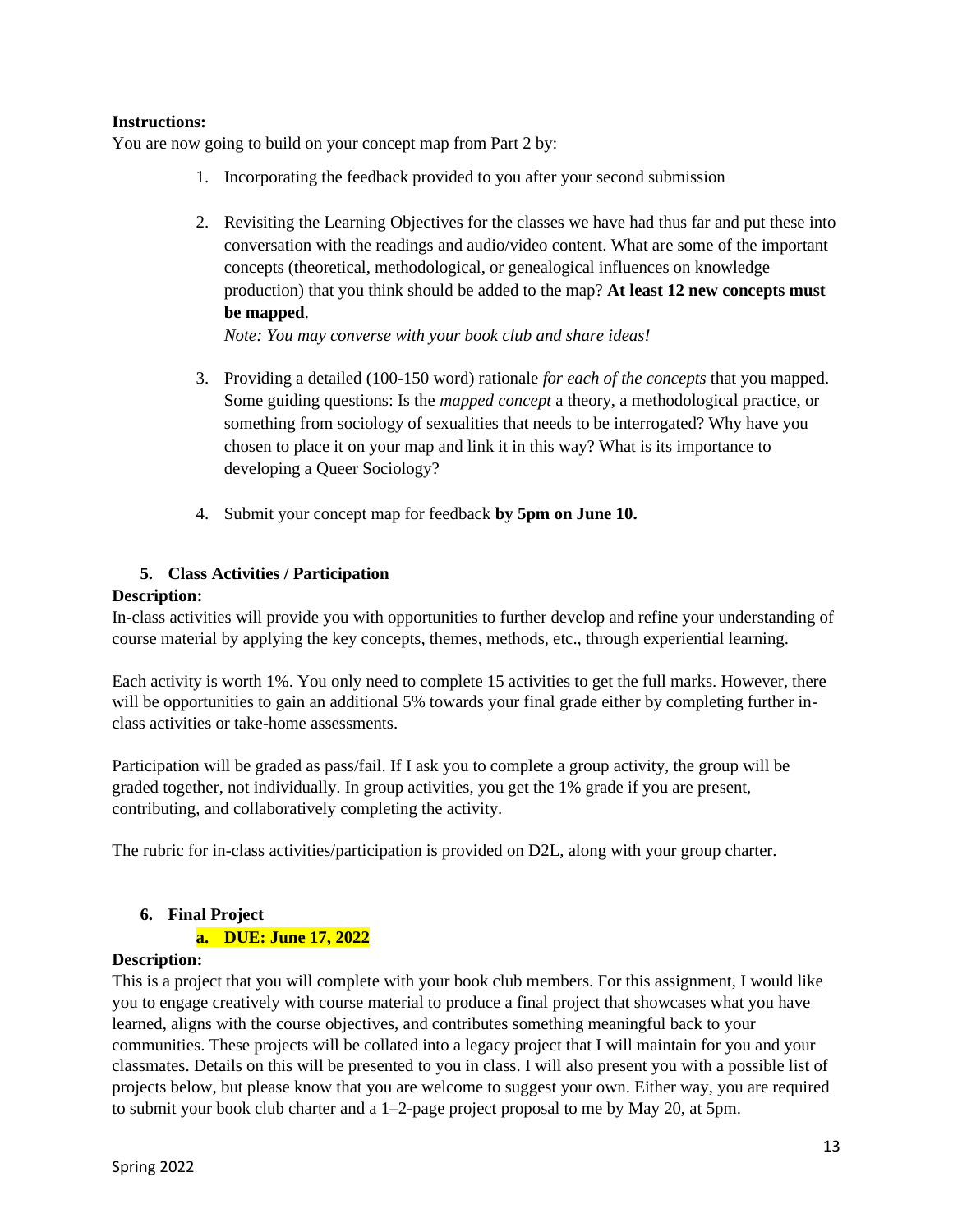## 1. Photovoice Project

Description: Take at least 4 different photographs over the course of 2 weeks that you believe speak to Queer Sociology in some way. (You'll need to be specific in your proposal.) Please be respectful of whatever you are photographing and remember that you do not have ethical clearance, so faces must be blurred, and photographs should be taken in public settings. (Talk with me about this before you take photos.) Build a narrative from these 4+ photographs that is between 4-5 pages double-spaced of text (excluding references). Fold the photographs appropriately into your narrative. Narratives may be about the theme of the course, particular concept or concepts that spoke to you, or a theory that you would like to explore photographically.

# 2. Children's Book

Description: Write a 10-page (minimum) children's book for 5-7-, 7-9-, or 9–12-year-olds. The book should provide children with an introduction to Queer Sociology, discuss the importance of the field, and elaborate on some of the most important concepts that are covered in this course. Remember, the children's book must be accessible to the appropriate demographic. This will require you to engage meaningfully with course concepts and reproduce them in accessible ways. Text in the children's book will also be minimal, but you will need to take care designing an engaging and well-presented book with pictures.

### 3. Educational Website

Description: Build a website that showcases what you have learned in this course. Use your concept maps to work out the "big takeaways" and build an enriched, online, multimedia learning environment for other students. (Make sure to choose an appropriate age category).

### 4. Something Different!?

Description: If these do not speak to you then brainstorm with your group and find something that does! Spoken Word Videos, Fictional Short Stories, Street Plays, Songs, whatever it may be, brainstorm it with your group, write a proposal, and let's chat about it!

# **Important Notes**

- **1.** You must submit a 1-2 page proposal to me by May 20. A proposal template is located on D2L and the Course Website.
- **2.** You must fill out and submit your group charter with your proposal. Charter template is located on D2L and the Course Website
- **3.** You must submit a peer-review form on D2L for the collaborative work with the project to receive full marks. 10% of the total 35% grade depends on this. So, be sure to get that 3.5% by filling out and turning in your peer-review form.
- **4.** If you would like to complete this project on your own, you must let me and your book club know at least 1 week before the proposal is due.
- **5.** The legacy project entails me creating a personal section of the Queer Pedagogy project website to showcase your work for people to see. If you would like your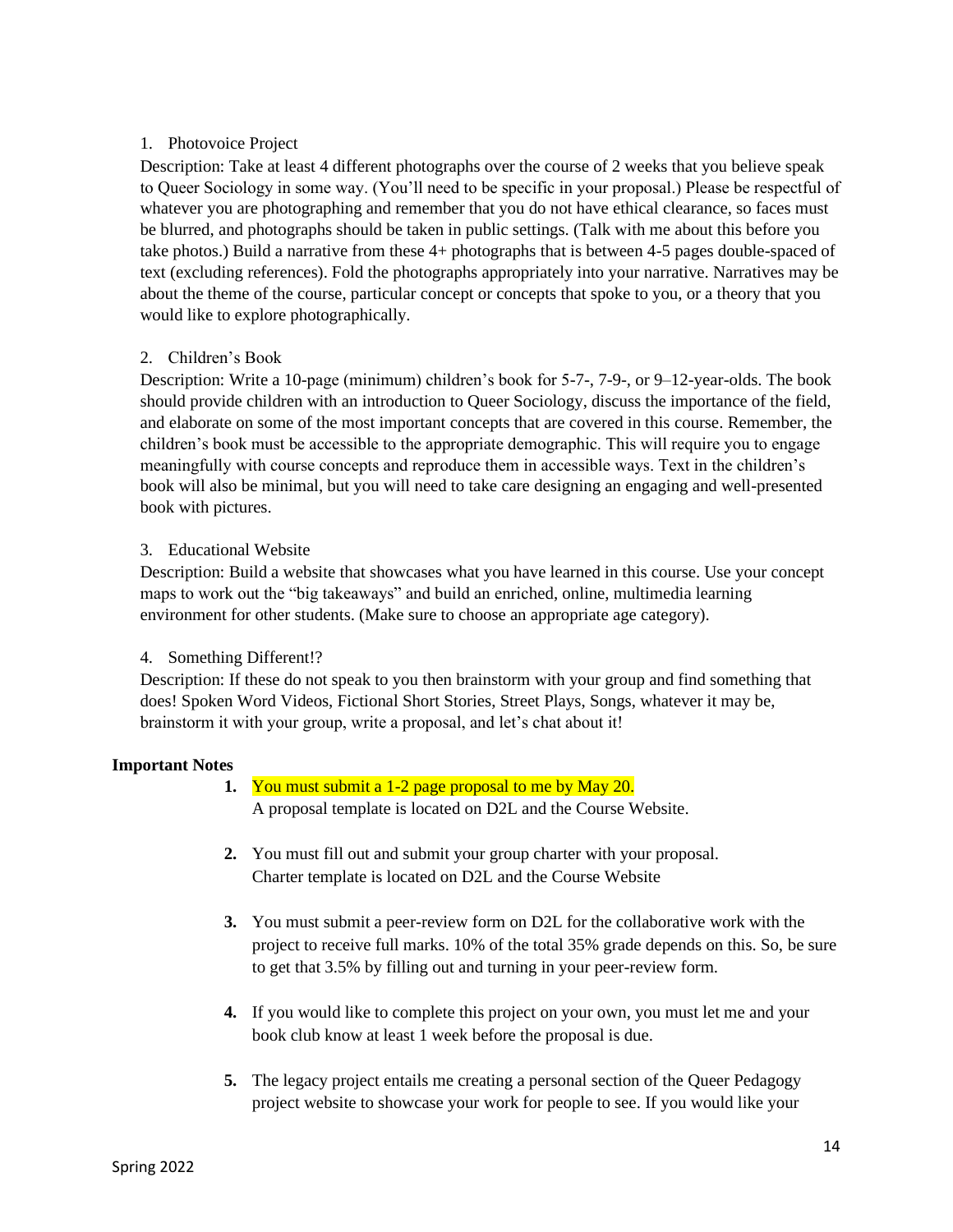project displayed, you will need to let me know at the time of submission. Visitors will be invited to vote on the best project **and the winners will receive awards.**

#### **MISSED OR LATE ASSIGNMENTS**

### **Concept Quizzes**

These quizzes are designed to help you assess your understanding of the important concepts we will be exploring together this semester. They will also assist me in preparing the 15-minute mini-lectures at the beginning of each lesson, so that we can spend time on the concepts that proved the trickiest for you to grasp. The quizzes will be available on D2L after class every Wednesday and will be available until the following Monday at 11am. If you are unable to complete the quiz during this timeframe, you may do so anytime afterwards for up to 50% of its original value (1.25% max).

### **Concept Mapping Activities**

The concept mapping activities will help you explore, connect, and delve deeper into the various theories, methods, and epistemological and ontological frameworks we explore in Sociology 485. The deadlines I have listed in the schedule are soft. This means that, should you need to take a bit more time to refine your concept maps I, II, or III, you may reach out to me, and we can establish a new timeline for either or all these activities. Work that is turned in late and has not received a new, pre-approved timeline, may experience a grade reduction of 10% per day late. The goal here is not to penalise you, but to encourage you to reach out and communicate with me about any foreseeable events that may limit your ability to complete the work as scheduled.

### **Final Project**

Due to the need to administratively enter grades within a limited time period after the last day of class, I may be unable to offer extensions on late assignments. Please consult with me about missed or late final projects, and I will assess these on a case-by-case basis. I will speak more to this in class.

**Deferred Term Work Form**: Deferral of term work past the end of a term requires a form to be filled out by the student and submitted, along with any supporting documentation, to the instructor. The form is available *[here.](https://www.ucalgary.ca/registrar/student-centre/student-forms)*

Once an extension date has been agreed between instructor and student, the instructor will email the form to the Faculty of Arts Program Information Centre (ascarts@ucalgary.ca) for approval by the Associate Dean.

#### **GRADING SCALE**

Letter grades will be assigned and submitted to the registrar based on the following scale:

| Grade | Percent range  | <b>Grade Point Value</b> | <b>Description</b>                |
|-------|----------------|--------------------------|-----------------------------------|
| A+    | $96 - 100%$    | 4.0                      | Outstanding performance           |
| A     | $90 - 95.99\%$ | 4.0                      | <b>Excellent performance</b>      |
| А-    | $85 - 89.99\%$ | 3.7                      | Approaching excellent performance |
| $B+$  | $80 - 84.99%$  | 3.3                      | Exceeding good performance        |
| B     | 75 – 79.99%    | 3.0                      | Good performance                  |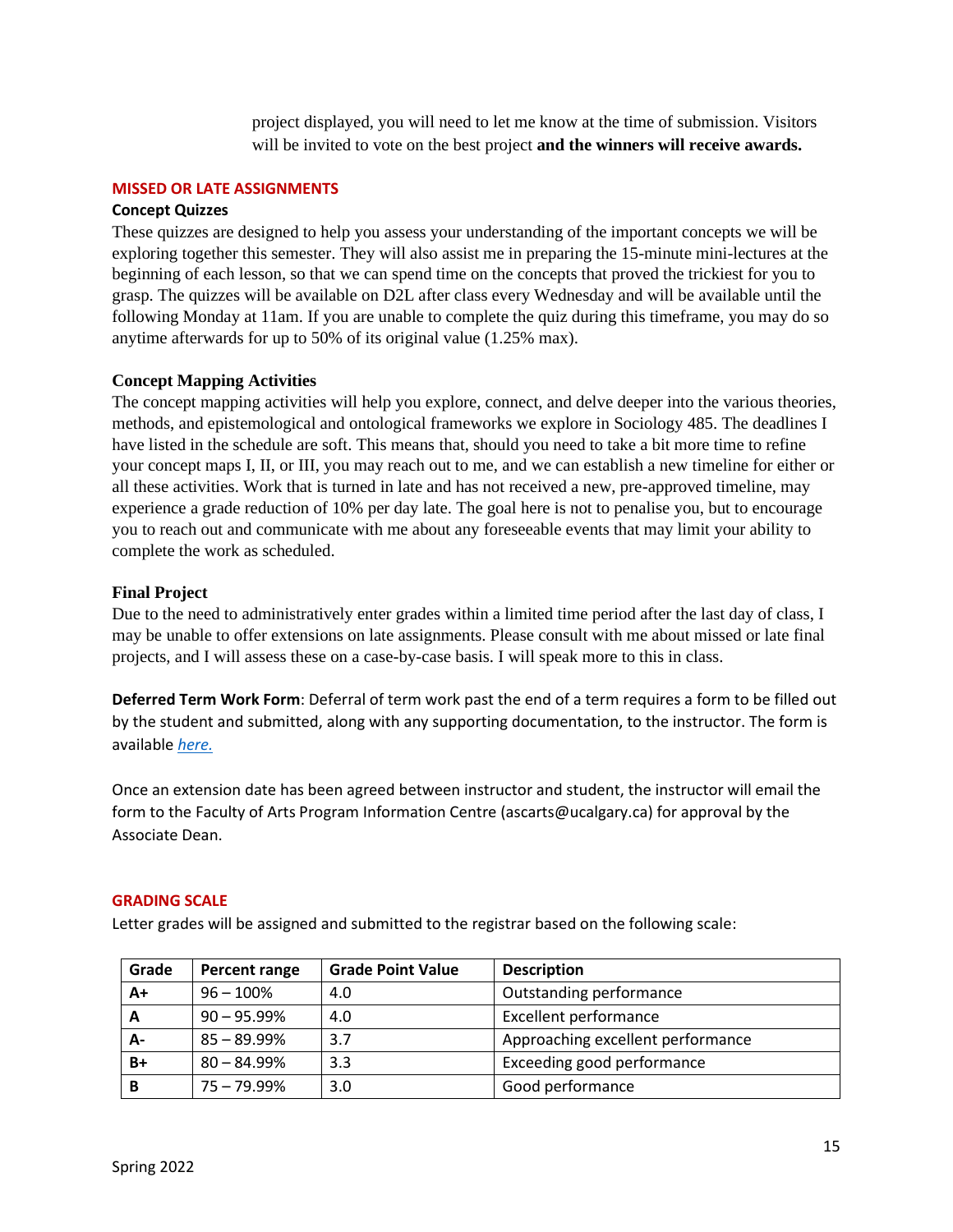| <b>B-</b> | $70 - 74.99%$  | 2.7 | Approaching good performance                |
|-----------|----------------|-----|---------------------------------------------|
| $C+$      | $67 - 69.99\%$ | 2.3 | Exceeding satisfactory performance          |
| C         | $63 - 66.99\%$ | 2.0 | Satisfactory performance                    |
| $C -$     | $59 - 62.99%$  | 1.7 | Approaching satisfactory performance        |
| D+        | $55 - 58.99%$  | 1.3 | Marginal pass. Insufficient preparation for |
|           |                |     | subsequent courses in the same subject      |
| D         | $50 - 54.99%$  | 1.0 | Minimal Pass. Insufficient preparation for  |
|           |                |     | subsequent courses in the same subject.     |
|           | < 50%          | 0   | Failure. Did not meet course requirements.  |

### **GRADE REAPPRAISAL**

Within two weeks of the date the exam/assignment is returned, students seeking reappraisal of examinations or assignments, students seeking reappraisal must submit a written response to the instructor explaining the basis for reconsideration of one's mark. The instructor will reconsider the grade assigned and will then book a time with the student to discuss their work and rationale. It should be noted that a re-assessed grade may be raised, lowered, or remain the same.

### **EXPECTATIONS FOR WRITING**

All written assignments (including, to a lesser extent, written exam responses) will be assessed at least partly on writing skills. Writing skills include not only surface correctness (grammar, punctuation, sentence structure, etc.) but also general clarity and organization. Sources used in research papers must be properly documented. If you need help with your writing, you may use the writing support services in the Learning Commons. For further information, please refer to the official online University of Calgary Calendar, Academic Regulations, E. Course Information, E.2: Writing Across the Curriculum: <http://www.ucalgary.ca/pubs/calendar/current/e-2.html>

### **ATTENDANCE AND PARTICIPATION EXPECTATIONS**

Students are expected to attend class regularly and to be fully present and engaged in class activities and discussions. These are part of the participation grade, as outlined in the assessment components section above. If students miss a class session that is included as a component of participation, they must contact the instructor within 24 hours to discuss options to make-up for that component.

### **GUIDELINES FOR SUBMITTING ASSIGNMENTS**

The main Sociology Department office does not deal with any course-related matters. Please speak directly to your instructor.

1. **Protection of Privacy:** The Freedom of Information and Protection of Privacy (FOIPP) legislation does not allow students to retrieve any course material from public places. Anything that requires handing back will be returned directly during class or office hours. If students are unable to pick up their assignments from the instructor, they can provide the instructor with a stamped, self-addressed envelope to be used for the return of the assignment. Private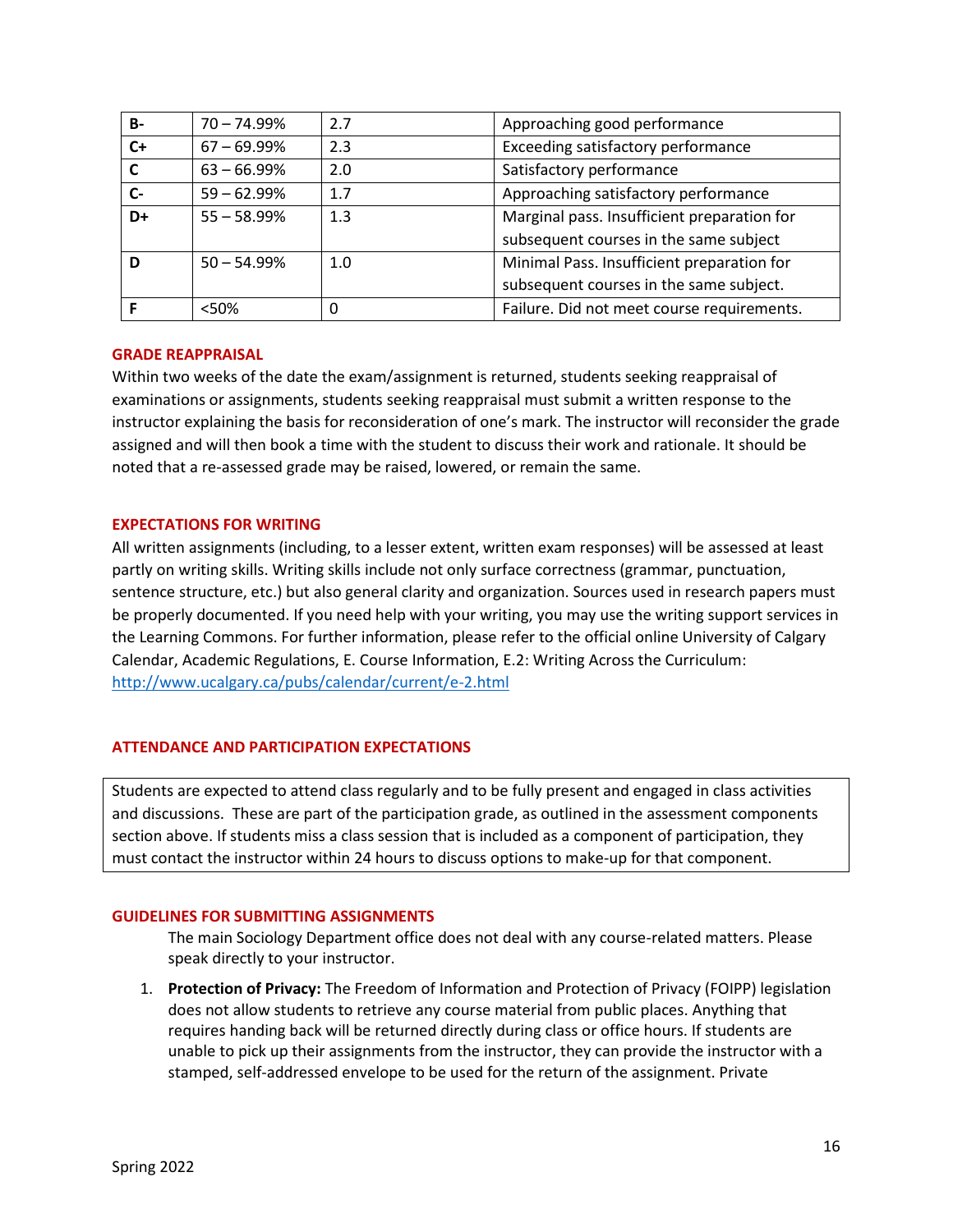information related to the individual student is treated with the utmost regard by the faculty at the University of Calgary

2. Final grades are not posted by the Sociology Department. They are only available online.

### **CONDUCT**

Students, employees, and academic staff are also expected to demonstrate behaviour in class that promotes and maintains a positive and productive learning environment. As members of the University community, students, employees, and academic staff are expected to demonstrate conduct that is consistent with the University of Calgary Calendar, the Code of Conduct and Non-Academic Misconduct policy and procedures, which can be found at:<http://www.ucalgary.ca/pubs/calendar/current/k.html>

### **USE OF INTERNET AND ELECTRONIC COMMUNICATION DEVICES IN CLASS**

The use of laptop and mobile devices is acceptable when used in a manner appropriate to the course and classroom activities. Please refrain from accessing websites and resources that may be distracting to you or for other learners during class time. Students are responsible for being aware of the University's Internet and email use policy, which can be found at [https://www.ucalgary.ca/legal](https://www.ucalgary.ca/legal-services/university-policies-procedures/acceptable-use-electronic-resources-and-information-policy)[services/university-policies-procedures/acceptable-use-electronic-resources-and-information-policy](https://www.ucalgary.ca/legal-services/university-policies-procedures/acceptable-use-electronic-resources-and-information-policy)

### **COURSE EVALUATIONS AND STUDENT FEEDBACK**

Student feedback will be sought at the end of the course through the standard University Student Ratings of Instruction (USRI) and Faculty course evaluation forms. A midterm evaluation may also be included to provide students an opportunity to provide feedback, for the instructor to adjust their approaches to teaching and learning, and to continuously improve the course. Students are welcome to discuss the process and content of the course at any time with the instructor.

### **Media Recording for Study Purposes (Students)**

Students who wish to audio record lectures for personal study purposes need to follow the guidelines outlined in [Section E.6 of the University Calendar.](https://www.ucalgary.ca/pubs/calendar/current/e-6.html) Unless the audio recording of lectures is part of a student accessibility requirement, permission must be sought by the course instructor to audio record lectures.

#### **Media recording for lesson capture**

The instructor may use media recordings to capture the delivery of a lecture. These recordings are intended to be used for lecture capture only and will not be used for any other purpose. Recordings will be posted on D2L for student use and will normally be deleted at the end of term. Students are responsible for turning off their camera and/or microphone if they do not wish to be recorded.

#### **Media recording for assessment of student learning**

The instructor may use media recordings as part of the assessment of students. This may include but is not limited to classroom discussions, presentations, clinical practice, or skills testing that occur during the course. These recordings will be used for student assessment purposes only and will not be shared or used for any other purpose. The recording will be destroyed as specified b[y retention rule 2000.01](https://asc.ucalgary.ca/marrs/examinations-and-assignments)  "Examinations and Student Assignments".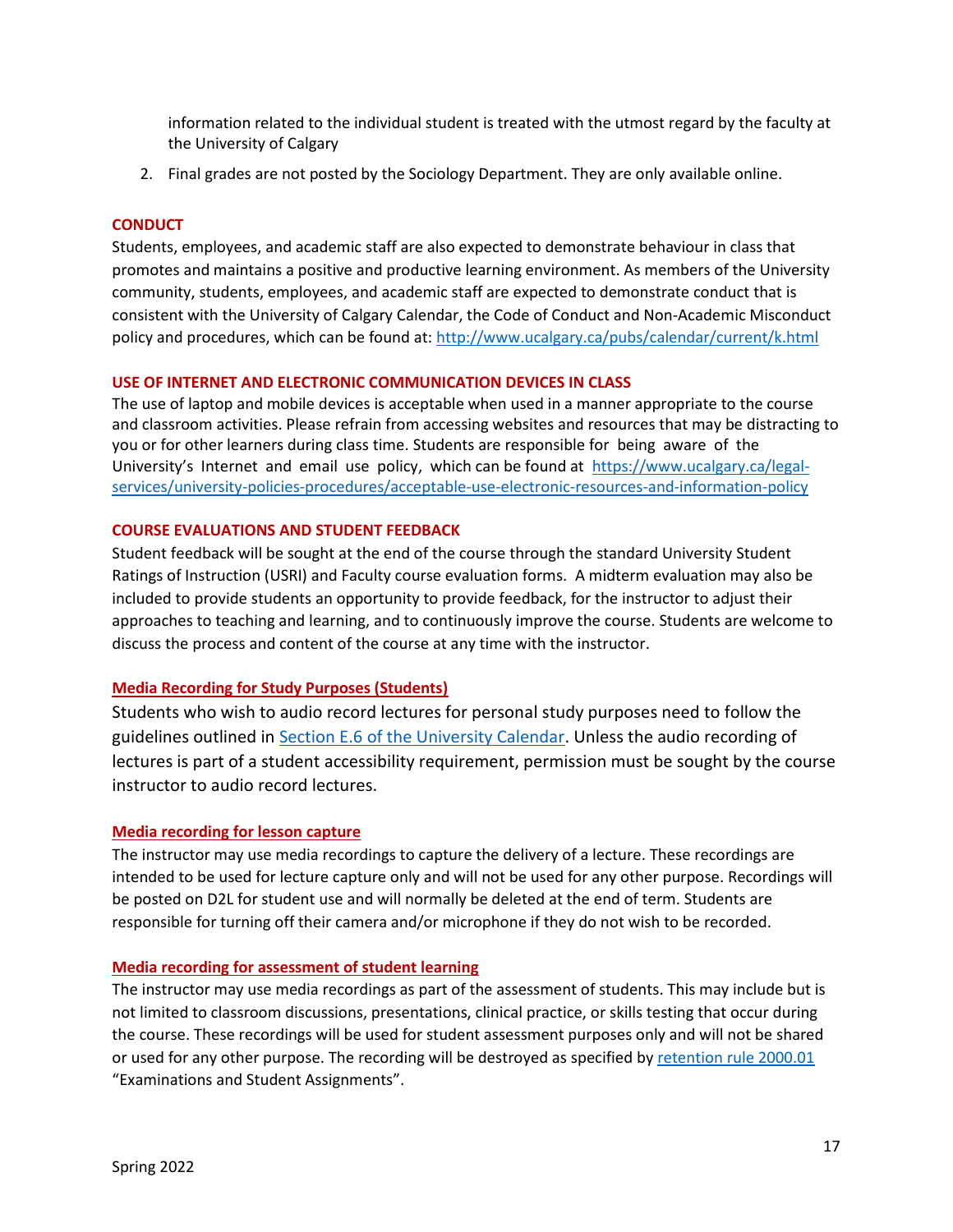### **Media recording for self-assessment of teaching practices**

The instructor may use media recordings as a tool for self-assessment of their teaching practices. Although the recording device will be fixed on the instructor, it is possible that student participation in the course may be inadvertently captured. The recording will be destroyed as specified by [retention rule](https://asc.ucalgary.ca/marrs/draft-documents)  [98.0011](https://asc.ucalgary.ca/marrs/draft-documents) "Draft Documents & Working Materials".

### **ACADEMIC MISCONDUCT**

Academic Misconduct refers to student behavior which compromises proper assessment of a student's academic activities and includes cheating; fabrication; falsification; plagiarism; unauthorized assistance; failure to comply with an instructor's expectations regarding conduct required of students completing academic assessments in their courses; and failure to comply with exam regulations applied by the Registrar.

For information on the Student Academic Misconduct Policy and Procedure please visit:

[https://www.ucalgary.ca/legal-services/university-policies-procedures/student-non-academic](https://www.ucalgary.ca/legal-services/university-policies-procedures/student-non-academic-misconduct-policy)[misconduct-policy](https://www.ucalgary.ca/legal-services/university-policies-procedures/student-non-academic-misconduct-policy)

[https://www.ucalgary.ca/legal-services/university-policies-procedures/student-non-academic](https://www.ucalgary.ca/legal-services/university-policies-procedures/student-non-academic-misconduct-procedure)[misconduct-procedure](https://www.ucalgary.ca/legal-services/university-policies-procedures/student-non-academic-misconduct-procedure)

Additional information is available on the Academic Integrity Website at [https://ucalgary.ca/student](https://ucalgary.ca/student-services/student-success/learning/academic-integrity)[services/student-success/learning/academic-integrity.](https://ucalgary.ca/student-services/student-success/learning/academic-integrity)

### **ACADEMIC ACCOMODATION**

It is the student's responsibility to request academic accommodations according to the University policies and procedures listed below. The Student Accommodations policy is available at [https://ucalgary.ca/student-services/access/prospective-students/academic-accommodations.](https://ucalgary.ca/student-services/access/prospective-students/academic-accommodations) Students needing an accommodation based on disability or medical concerns should contact Student Accessibility Services (SAS) in accordance with the Procedure for Accommodations for Students with Disabilities (https://www.ucalgary.ca/legal-services/university-policies-procedures/accommodationstudents-disabilities-procedure). Students who require an accommodation in relation to their coursework based on a protected ground other than Disability should communicate this need in writing to their Instructor.

SAS will process the request and issue letters of accommodation to instructors. For additional information on support services and accommodations for students with disabilities, visit [www.ucalgary.ca/access/](http://www.ucalgary.ca/access/) .

### **RESEARCH ETHICS**

(if applicable) Students are advised that any research with human participants – including any interviewing (even with friends and family), opinion polling, or unobtrusive observation – must have the approval of the [Conjoint Faculties Research Ethics Board](https://research.ucalgary.ca/conduct-research/ethics-compliance/human-research-ethics/conjoint-faculties-research-ethics-board) or the [Conjoint Health Research Ethics Board.](https://research.ucalgary.ca/conduct-research/ethics-compliance/human-research-ethics/conjoint-health-research-ethics-board) In completing course requirements, students must not undertake any human subjects research without discussing their plans with the instructor, to determine if ethics approval is required. Some courses will include assignments that involve conducting research with human participants; in these cases, the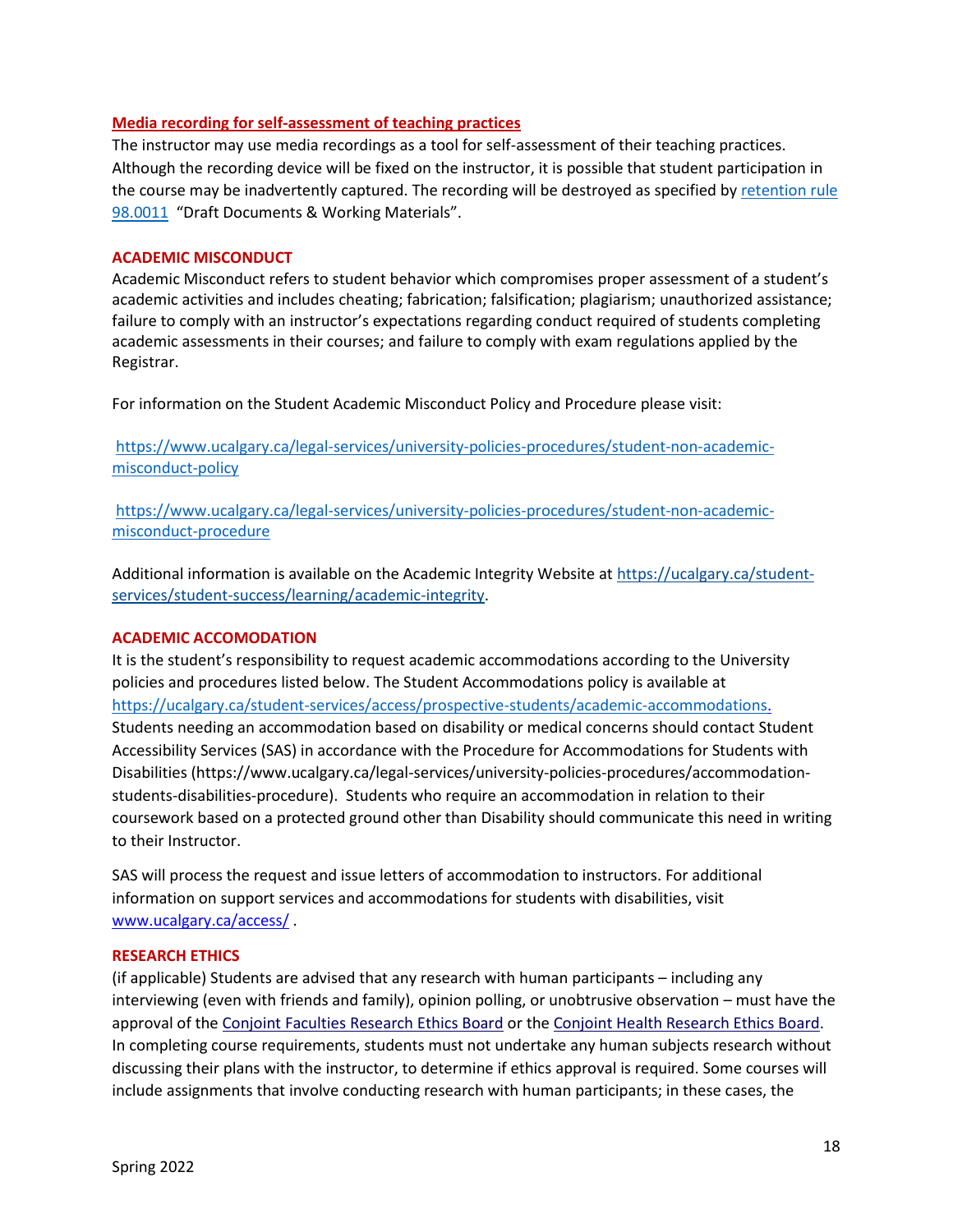instructor will have applied for and received ethics approval for the course assignment. The instructor will discuss the ethical requirements for the assignment with the students.

### **INSTRUCTOR INTELLECTUAL PROPERTY**

Course materials created by instructors (including presentations and posted notes, labs, case studies, assignments and exams) remain the intellectual property of the instructor. These materials may NOT be reproduced, redistributed or copied without the explicit consent of the instructor. The posting of course materials to third party websites such as note-sharing sites without permission is prohibited. Sharing of extracts of these course materials with other students enrolled in the course at the same time may be allowed under fair dealing.

#### **FREEDOM OF INFORMATION AND PROTECTION OF PRIVACY**

Student information will be collected in accordance with typical (or usual) classroom practice. Students' assignments will be accessible only by the authorized course faculty. Private information related to the individual student is treated with the utmost regard by the faculty at the University of Calgary.

#### **COPYRIGHT LEGISLATION**

All students are required to read the University of Calgary policy on Acceptable Use of Material Protected by Copyright) and requirements of the copyright act (https://lawslois.justice.gc.ca/eng/acts/C-42/index.html) to ensure they are aware of the consequences of unauthorised sharing of course materials (including instructor notes, electronic versions of textbooks etc.). Students who use material protected by copyright in violation of this policy may be disciplined under the Non-Academic Misconduct Policy [https://www.ucalgary.ca/pubs/calendar/current/k.html.](https://www.ucalgary.ca/pubs/calendar/current/k.html)

### **SEXUAL VIOLENCE POLICY**

The University recognizes that all members of the University Community should be able to learn, work, teach and live in an environment where they are free from harassment, discrimination, and violence. The University of Calgary's sexual violence policy guides us in how we respond to incidents of sexual violence, including supports available to those who have experienced or witnessed sexual violence, or those who are alleged to have committed sexual violence. It provides clear response procedures and timelines, defines complex concepts, and addresses incidents that occur off-campus in certain circumstances. Please see the policy available at https://www.ucalgary.ca/legal-services/universitypolicies-procedures/sexual-and-gender-based-violence-policy

#### **Important Contact Information**

Campus Security and Safewalk (24 hours a day/7 days a week/365 days a year) Phone: 403-220-5333

Faculty of Arts Undergraduate Students' Union Representatives Phone: 403-220-6551 Email: [arts1@su.ucalgary.ca,](mailto:arts1@su.ucalgary.ca) [arts2@su.ucalgary.ca,](mailto:arts2@su.ucalgary.ca) [arts3@su.ucalgary.ca,](mailto:arts3@su.ucalgary.ca) [arts4@su.ucalgary.ca](mailto:arts4@su.ucalgary.ca) Students' Union URL: [www.su.ucalgary.ca](http://www.su.ucalgary.ca/)